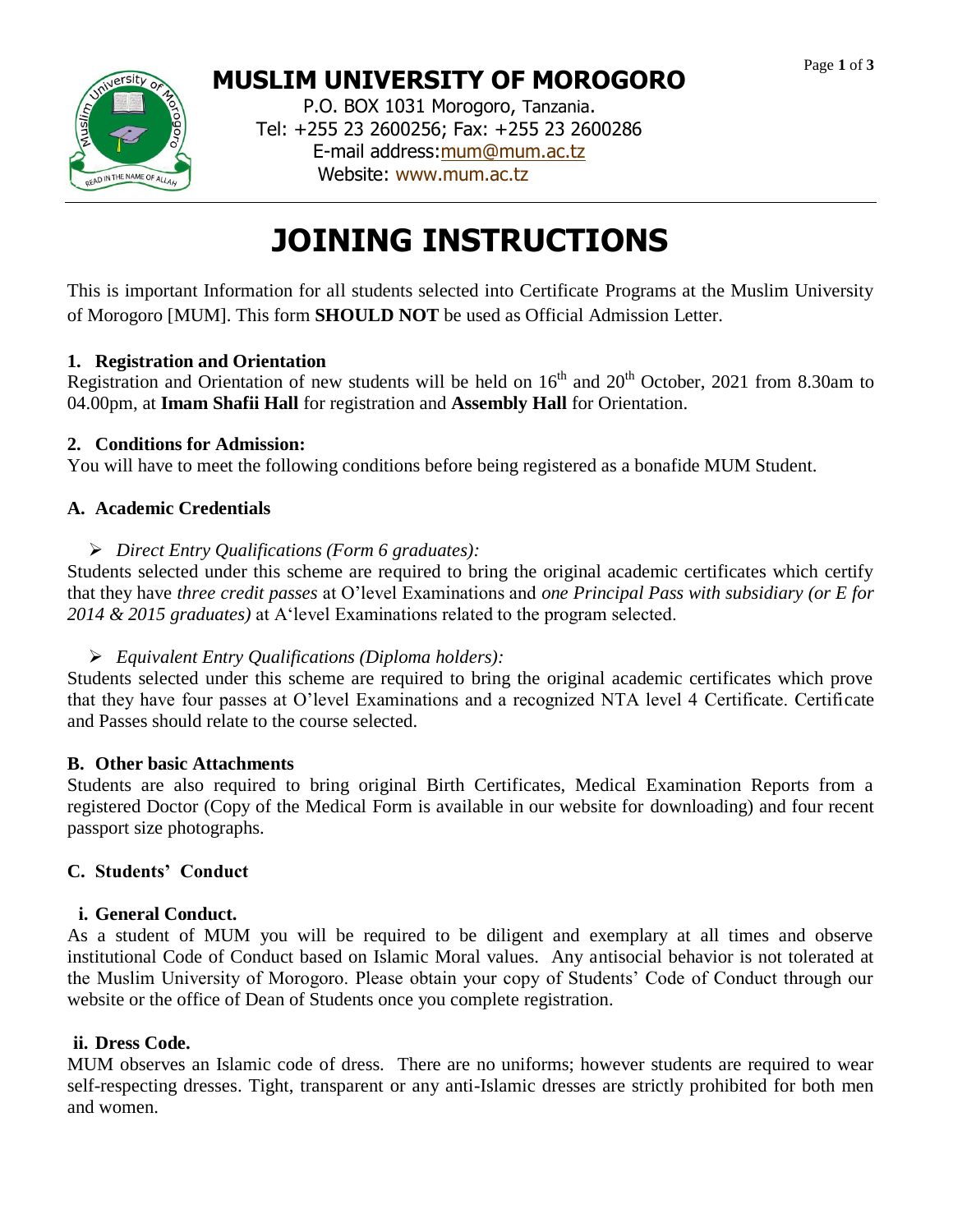# **D. University Fees.**

All students should pay at least half of their semester fee before registration as indicated in the fee structure below. All payments of tuition should be done through **NMB Account,** while Other Costs (Registration fee, NHIF Contribution fee, Field/Practical Training fee, ID processing fee, Students' union fee and TCU Quality assurance fee, etc) should be done through **NBC Account** as indicated below;

**NOTE:** Payment of cash will not be accepted.

# **i. Tuition Fee and Hostel/Accommodation Payment Account:**

| Bank:           | <b>NMB</b>                           |
|-----------------|--------------------------------------|
| Account Name:   | <b>MUSLIM UNIVERSITY OF MOROGORO</b> |
| Account Number: | 23210002513                          |

# **ii. Other Costs Payment Account:**

| Bank:           | NBC.                                 |
|-----------------|--------------------------------------|
| Account Name:   | <b>MUSLIM UNIVERSITY OF MOROGORO</b> |
| Account Number: | 026103006147                         |

# **3. Hostel Accommodation:**

Offer of residence at the campus will be based on availability of rooms and on the following priority: (i) Disabled students (ii) Foreign students (iii) Female Students. MUM requires all female students to stay on campus except for special cases. Rooms shall be allocated only to those students who can show proof of payment through the bank.

# **4. Equipment for students' personal use:**

MUM strongly recommends students to bring with them

- An English language dictionary, and/or any other appropriate dictionary for those who take languages eg; Kiswahili, Arabic, French, Chinese, etc.
- Laptops [not desktop computers] for accessing study materials on the internet. Wireless internet is available at MUM Campus for free, and there is a large corpus of electronic books online for everyone.
- Digital Camera (for Journalism students).
- Students are required to come with one ream of paper and deposit it with the finance department.

*Students are not allowed to come with*: (i) T.V (ii) Radio/Radio Cassette (iii) Cooker, (iv) Electric heater.

**Books:** Students are required to purchase their own books for their respective programs as prescribed by program lecturers.